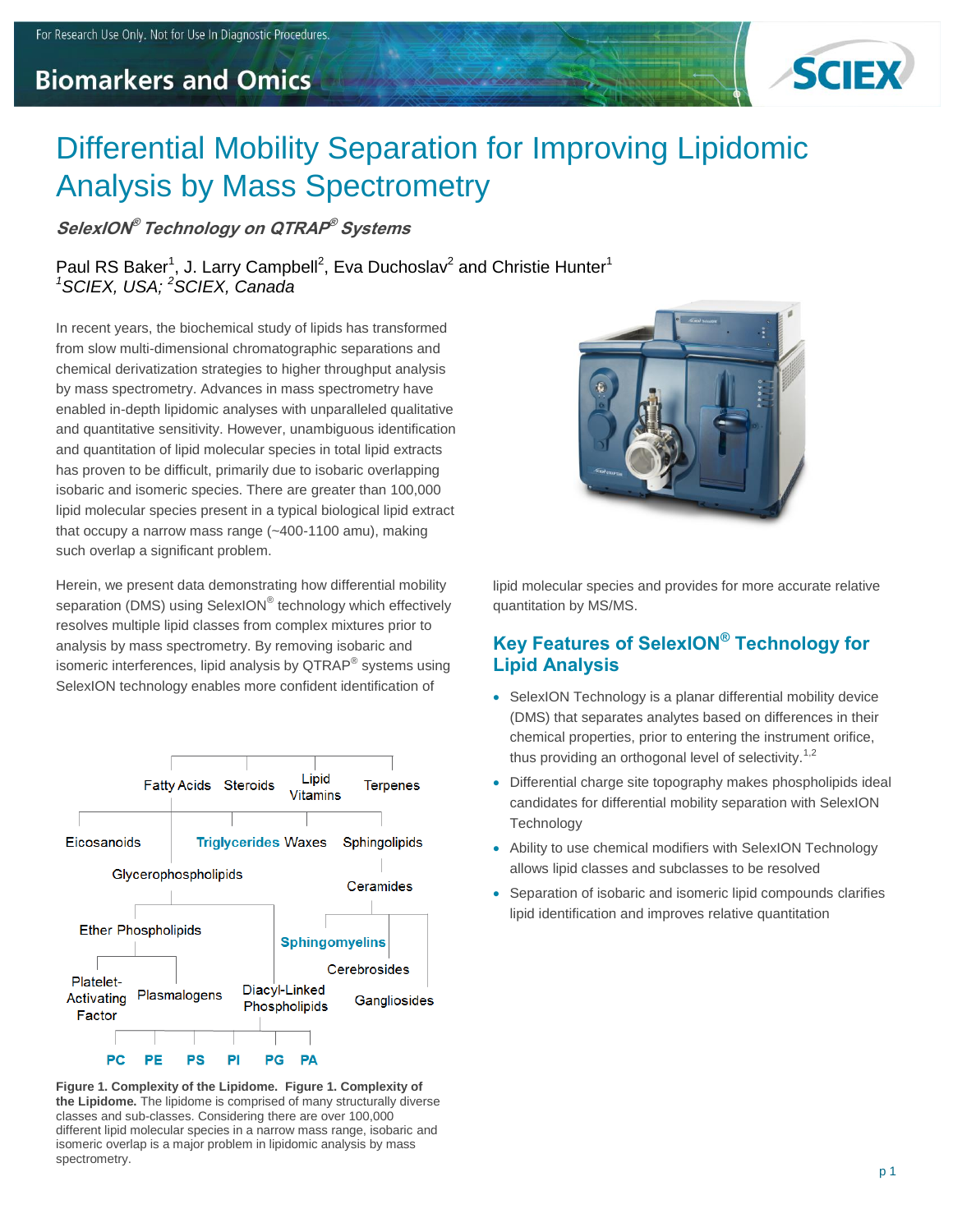

#### **Experimental Design**

*Sample Preparation***:** Phospholipid standards (PC - 1-oleoyl-2 palmitoyl-sn-glycero-3-phosphocholine, PE -

phosphoethanolamine, PS -phosphoserine, PG -

phosphoglycerol, PI - and PA - phosphate) and bovine heart total lipid extract were obtained from Avanti Polar Lipids. Phospholipid standards (1 ng/mL each) and bovine heart extract (10 µg/mL) were dissolved in MeOH:CH<sub>2</sub>Cl<sub>2</sub>:H<sub>2</sub>O (45:45:10, v/v) containing 3 mM ammonium acetate (final concentration).

*Mass Spectrometry:* Samples were analyzed using a QTRAP® 5500 system equipped with SelexION® Technology. Samples were infused at 10 µL/min using the Turbo V™ Source. Source and compound settings were optimized for general lipid analysis. DMS voltage settings for specific phospholipid classes were determined using purified standards. Isopropanol was used as a modifier solvent<sup>3</sup>. Low modifier composition and high resolution gas settings were used.

*Data Analysis:* Qualitative data was processed by PeakView® Software and presented mostly as raw spectra. In some cases, the data are smoothed as indicated.



**Figure 3. Phospholipid Sub-classes.** Phospholipid sub-classes are defined by their structurally unique head groups located at the *sn*-3 position of the glycerol backbone. Because the charge is located at these head groups, it was hypothesized that phospholipids would be ideal candidates for resolution by differential ion mobility separation.



**Figure 2. Isobaric Overlap of Phospholipids.** In a complex lipid extract, the six major phospholipid sub-classes have extensive isobaric overlap as indicated by the colored bars (lysophospholipids were not considered). Some lipid molecular species are isomeric (same elemental composition) and cannot be resolved by accurate mass measurements alone. Traditional approaches to resolve these compounds include multiplexed precursor ion and neutral loss scans and extensive chromatography.

# **Challenges of Lipid Analysis**

Due to the complexity of the lipidome and the significant amount of isobaric and isomeric overlap, MS spectra often contain peaks and fragments from multiple compounds, making clear identification and relative quantitation of specific molecular species difficult. The prevalence of such overlap among the phospholipid subclasses is illustrated in Figure 2. All six subclasses overlap extensively, with isobaric species extending beyond Bhutto-type isomers to include molecular species of different phospholipid sub-classes. This interference has long been a challenge to shotgun lipidomic approaches by infusion. Traditional approaches to address isobaric overlap have included chromatography and fractionation; however, this approach is time consuming. Alternatively, multiplexed precursor ion and neutral loss experiments can use the power of the QTRAP<sup>®</sup> system's targeted quadrupole scans to resolve individual sub-classes; however, subsequent MS/MS analysis to confirm molecular identities can still be complicated with isobaric overlap and result in ambiguous product ion spectra. None of the methods currently used to resolve isobaric overlap is ideal, and new approaches are needed, such as SelexION technology, to address this problem in lipidomic analysis.

The concept that DMS can effectively resolve lipids without timeconsuming chromatography was spawned by the fact that SelexION Technology separates molecules based on the relative shapes and sizes of their charge sites. Because phospholipid sub-classes are defined by their unique polar head groups, which are the primary charge sites for these molecules (Figure 3), they appear to be ideal candidates for separation by DMS.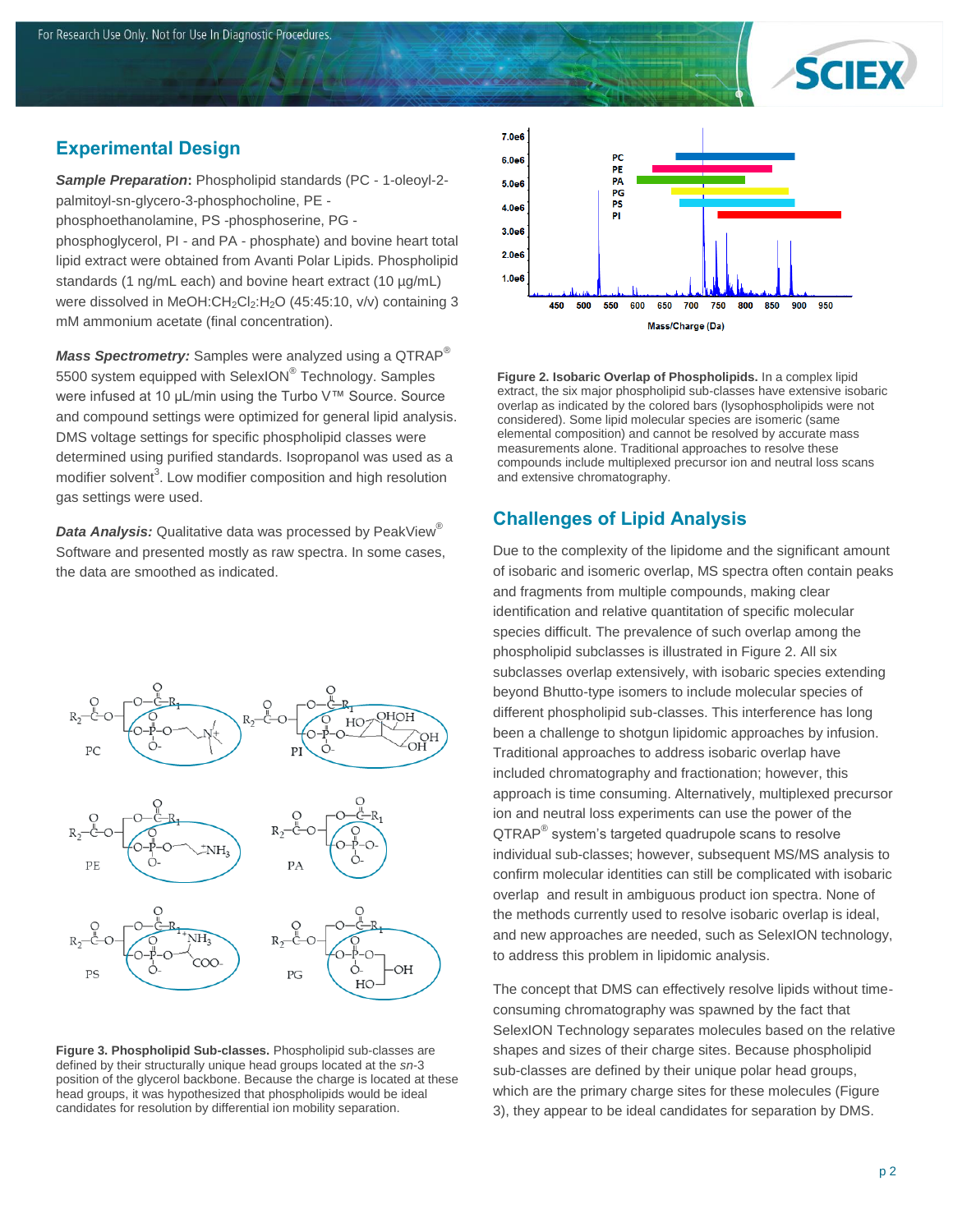

#### **Phospholipid Sub-class Separation by SelexION® Technology**

To assess the ability of DMS to resolve structurally distinct phospholipid sub-classes, a proof of concept experiment was designed using purified phospholipid standards (16:0,18:1-PC, - PE, -PA, -PG- PS and 16:0,16:0-PI; 1 ng/mL each). The lipid mixture was infused and ions were monitored by MRM analysis in the negative ion mode (Figure 4). The compensation voltage (CoV) was ramped during analysis to stabilize the trajectory of each PL subclass through the DMS cell. Using isopropanol as the chemical modifier and a separation voltage of 3800 V with high resolution gas, baseline separation of all six phospholipid sub-classes was achieved. The multiple peaks appearing for PA are Cl- and acetate-adducts that are dissociated post-DMS device; all other sub-classes appear as one resolved peak. Thus, DMS can be used to effectively resolve a simple mixture of phospholipids without prior chromatographic separation.

To test the ability of SelexION Technology to resolve a complex biological mixture of lipids, bovine heart extract (10 µg/mL) was analyzed using the QTRAP $^{\circ}$  5500 system with SelexION technology. Using an ion trap MS scan (Enhanced MS) run with DMS off, the MS spectrum observed is complex with hundreds of lipid molecular species present (Figure 2). While the ion trap scan provides mass spectra of relatively low resolving power, even instruments with much higher resolving power could not resolve the isobaric and isomeric lipids in this complex spectrum.



**Figure 4. Phospholipid Sub-class Resolution by DMS.** Six phospholipid standards were infused (1 ng/mL each) and analyzed in negative mode by a QTRAP<sup>®</sup> 5500 System equipped with SelexION Technology using an MRM scan mode. The compensation voltage was ramped from -15 to 15 V to identify a unique CoV for each phospholipid sub-class. Baseline separation was achieved for all six sub-classes, suggesting DMS is a potential tool to separate complex biological lipid extracts.

Bovine heart extract was analyzed by EMS in the negative ion mode with the DMS engaged. The compensation voltage was ramped from -15V to 15V in about 1 minute, and the resulting total ion chromatogram (TIC) was extracted based on discrete CoV ranges (Figure 5, top) that correspond to the six observed peaks. The MS scan observed from each TIC peak shows a set of MS peaks that correspond to lipids for each of the phospholipid class confirming the class separation (Figure 5, bottom).



**Figure 5. Resolution of Phospholipid Sub-classes in a Complex Lipid Mixture.** Bovine heart extract was infused into the mass spectrometer with the DMS on with high resolution gas. An MS ion trap scan mode was used (Enhanced MS) while the CoV was ramped as in Figure 4. Extracting each of the six peaks within the total ion chromatogram reveals a resolved spectrum for each phospholipid sub-class with nominal overlap. Unlike dedicated precursor ion or neutral loss scans, these identified precursors can be evaluated by MS/MS without cross contamination of isobars from other subclasses.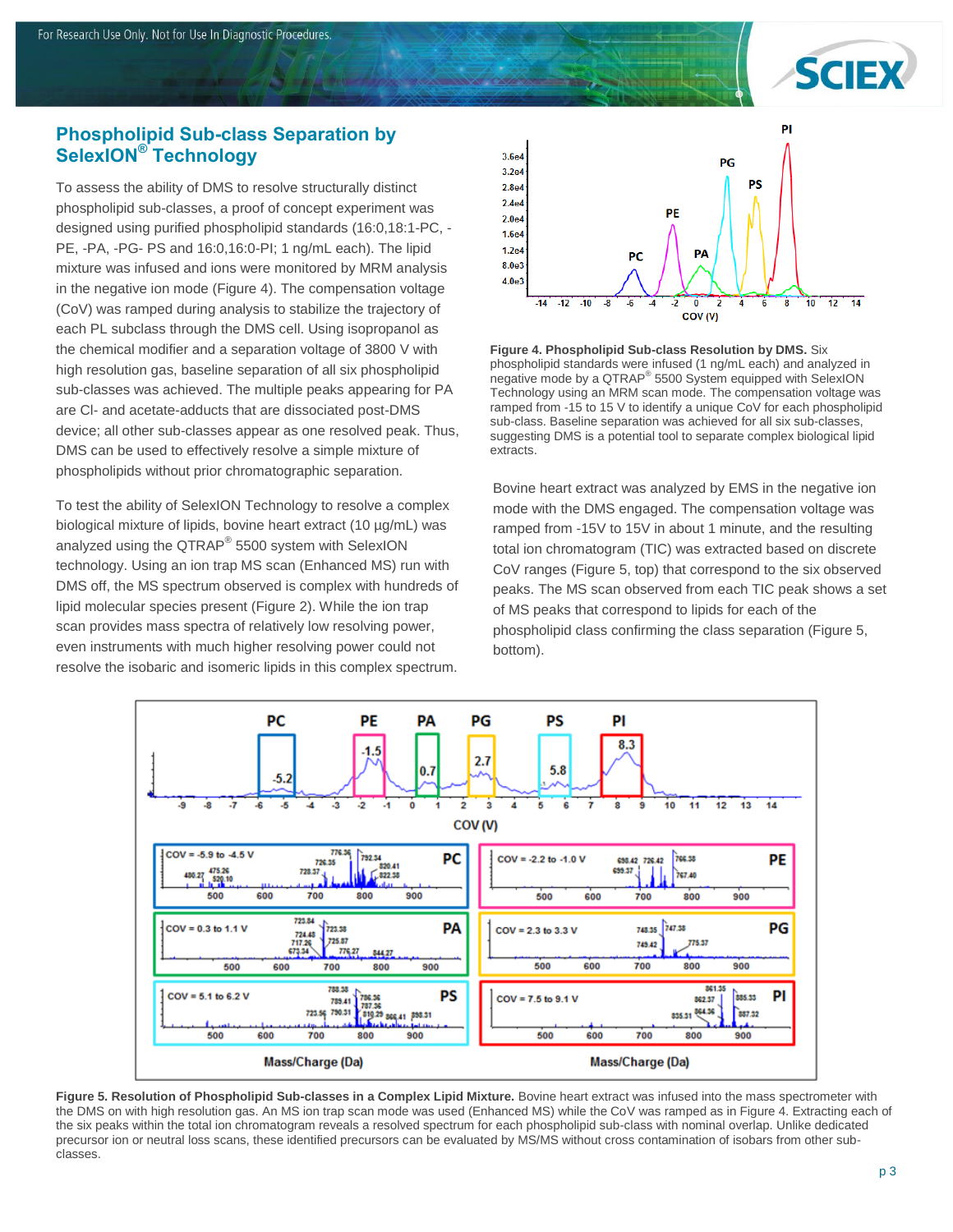

The compensation voltage ranges for each phospholipid subclass are slightly wider than were determined using purified standards alone (Figure 4), which is consistent with the broad range of masses for each sub-class in the lipid extract. In data not shown, the CoV varies to a small extent with phospholipid fatty acid chain length and bond-type at the sn-1 position (i.e., ester vs. ether linkages). However, the maximum for each subclass is consistent between the two experiments.

#### **Phospholipid Sub-class Separation Improves Lipid Identification**

The biggest challenge in shotgun-style lipidomics is interpretation of the large amount of data generated in each experiment. Clear, unambiguous product ion spectra will increase confidence in the results obtained using LipidView™ software. With SelexION technology, lipids can be resolved into their respective classes and subclasses prior to mass analysis, significantly reducing isobaric and isomeric overlap in the MS/MS spectra obtained for the different lipid classes and sub-classes.

Figure 6 presents the product ion spectrum obtained from the precursor ion m/z 786.4 (negative ion mode analysis). Apparent in the MS/MS spectrum are four predominant fatty acid anion fragments at nominal masses of 279, 281, 283 and 303 (linoleic, oleic, stearic and arachidonic acids, respectively). The mass calculator in LipidView software reports 22 different possible identities for this precursor ion, so more information is needed to correctly identify the molecule. The ability of DMS to clarify ambiguous product ion spectra was tested by ramping the CoV during EPI analysis.

Figure 7A shows the TIC of the run, displaying predominant peaks at -5.4 V and +5.5V, peaks corresponding to PC and PS, respectively. There is a much smaller peak around -2 V, suggesting there may also be PE lipid molecular species with a precursor mass of 786.4. Figure 7B shows the spectrum obtained from averaging the MS/MS data from CoV 4.6 to 6.0 V. Three fatty acid anion fragments are present in the spectrum, including linoleic, oleic and stearic acids (m/z 279.24, 281.31 and 283.29, respectively) and the CoV value corresponds to PS. LipidView Software suggests the most likely precursor ion is PS 36:2 and MS/MS spectrum suggests two isomeric lipid molecular species: PS with two oleic acid moieties (two 18:1 fatty acids) and PS with one linoleic acid and one stearic acid (18:2 and 18:0).



Mass/Charge (Da)

**Figure 6. Enhanced Product Ion (EPI) Analysis of Precursor Ion m/z 786.4 form Bovine Heart Extract.** A product ion spectrum of m/z 786.4 was obtained from Bovine Heart Extract in the negative ion mode. The DMS unit was attached to the instrument, but all voltages were set to zero (i.e., transparent mode) and no separation occurred in the DMS cell. Peaks consistent with the masses of multiple fatty acid anions were generated. The lack of specificity during MS/MS analysis makes it unclear as to the identity of the precursor ion.



**Figure 7. The Use of DMS to Reduce Isobaric Interference during Product Ion Analysis.** Product ion analysis was performed on bovine heart extract in the negative ion mode using DMS to resolve phospholipid subclasses prior to MS analysis. The COV was ramped from -15 to 15V, which generated two major peaks in the TIC (A). The peak CoV values are consistent with PS (5.5) and PC (-5.4). Extraction of each peak revealed the product ion spectra for PS (B) and PC (C) precursor ions. From these data, the precursor ion 786.4 corresponds to two isomers of PS 34:2 and an acetate adduct of the ether linked PC species PC 0-32:4.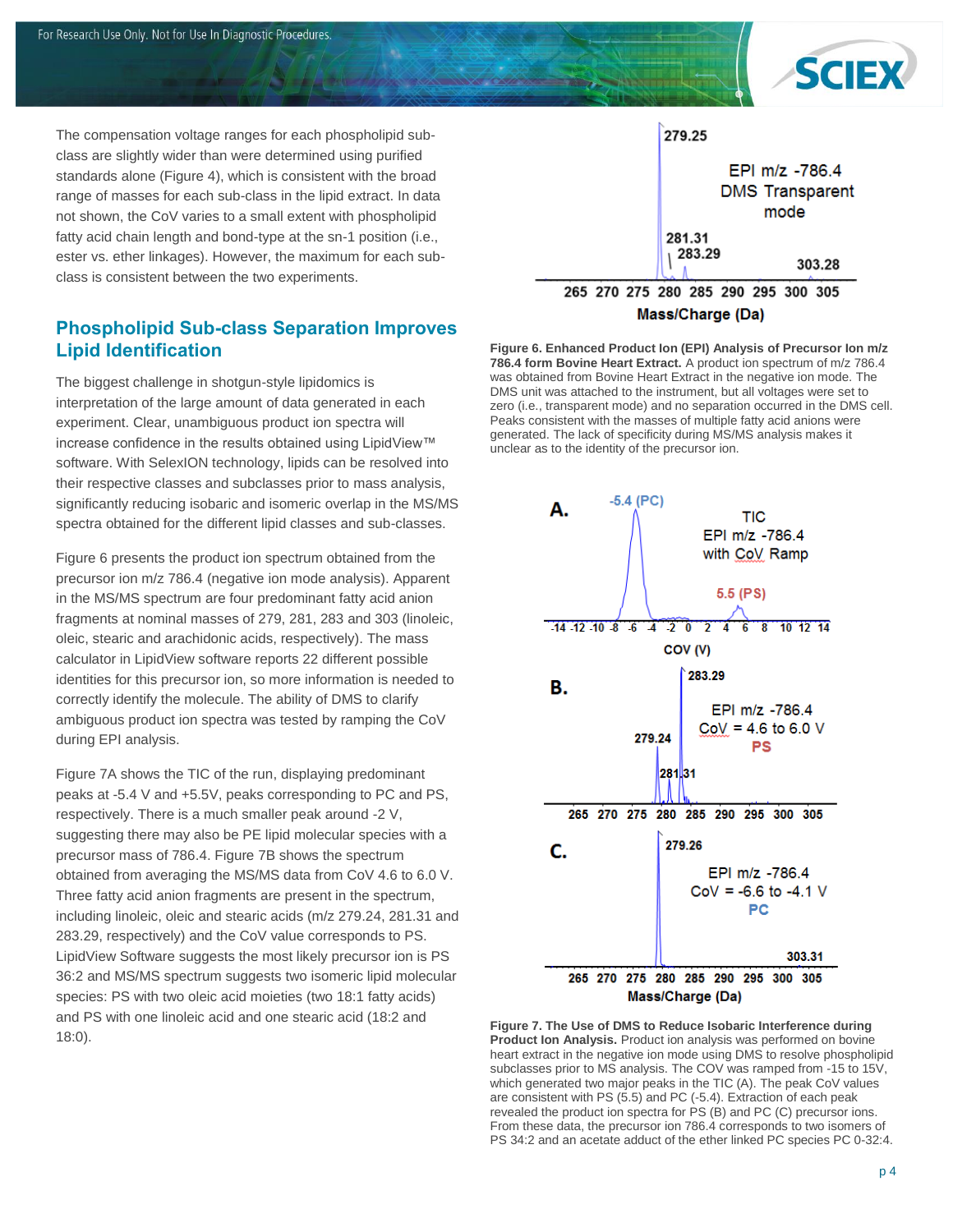

For the spectrum in Figure 7C from CoV range -6.6 to -4.1 V, the species is PC and there is one clear fatty acid anion fragment, linoleic acid at m/z 279.26, and a smaller peak at m/z 303.31, corresponding to arachidonic acid (20:4). LipidView software calculator indicates 12 possible PC molecular species for this precursor mass; however, many have odd fatty acid chains, which are unlikely from a mammalian species. The appearance of just one major peak also suggests this particular species is likely an ether lipid (~50% of the phospholipids in bovine heart extract have an ether bond at the sn-1 position of the glycerol backbone). From these data, and considering the infusion solvent contains ammonium acetate, it is hypothesized that this PC lipid molecular species is the ammonium adduct of PC O-32:4.

Comparison of the product ion spectra for m/z 786.4 with (Figure 6) and without (Figure 7), DMS clearly demonstrates the power of this technique to help identify unknown lipid molecules. Lipid class separation with cleaner MS/MS spectra makes data processing more simple and effective.



**Figure 9. Resolution Sphingomyelin and Phosphatidylcholine During Precursor Ion Analysis.** Bovine heart extract was infused and analyzed by detecting molecules with a precursor ion of m/z 184 in the

positive ion mode. Analysis performed without the DMS unit engaged gives a mixed spectrum of PC and SM—both classes have the phosphocholine fragment (A). Using the DMS to resolve the two classes generates two spectra: SM (B) and PC (C). The two classes are completely resolved form one another facilitating identification.



**Figure 8. Resolution of Polar and Neutral Lipid Classes by SelexION Technology.** Bovine heart total lipid extract was infused and analyzed by EMS in the positive ion mode with the DMS engaged and the CoV ramped from -50V to +50 V. The dotted line on the TIC (A) delineates between polar and non-polar lipids as indicated. The extracted ion chromatogram for the polar lipids (B) and the neutral lipids (C) show good separation with minimal no crossover between the two spectra.

#### **Resolution of Different Lipid Classes Using SelexION® Technology**

In addition to phospholipids, the ability of DMS to resolve of other lipid classes was assessed. A total ion chromatogram (Figure 8A) in positive ion mode using the Enhanced MS scan on bovine heart extract shows two major peaks. The polar lipids (Figure 8B) are comprised primarily of phospholipids, sphingolipids and lysophospholipds, and the neutral lipids (Figure 8C) are comprised of tri-, di- and mono-acylglycerols and cholesterol esters. Note that there is minimal cross contamination, and subsequent product ion analysis will not suffer from isobaric overlap and contaminating fragment ions.

A traditional experiment used to isolate phosphatidylcholine (PC) in a complex lipid mixture is to perform precursor ion scans (PIS) dedicated to finding molecules with the common fragment associated with the phosphocholine head group (i.e., PIS +184); however, sphingomyelin (SM) species also have a phosphocholine moiety and will also appear in these spectra. Furthermore, the mass ranges of the two classes are nearly identical. Because SM molecules have two nitrogen atoms resulting in an odd mass, and PC has one nitrogen atom resulting in an even mass, the monoisotopic mass of one class will superimpose with the  ${}^{13}C$  ion of the other class.